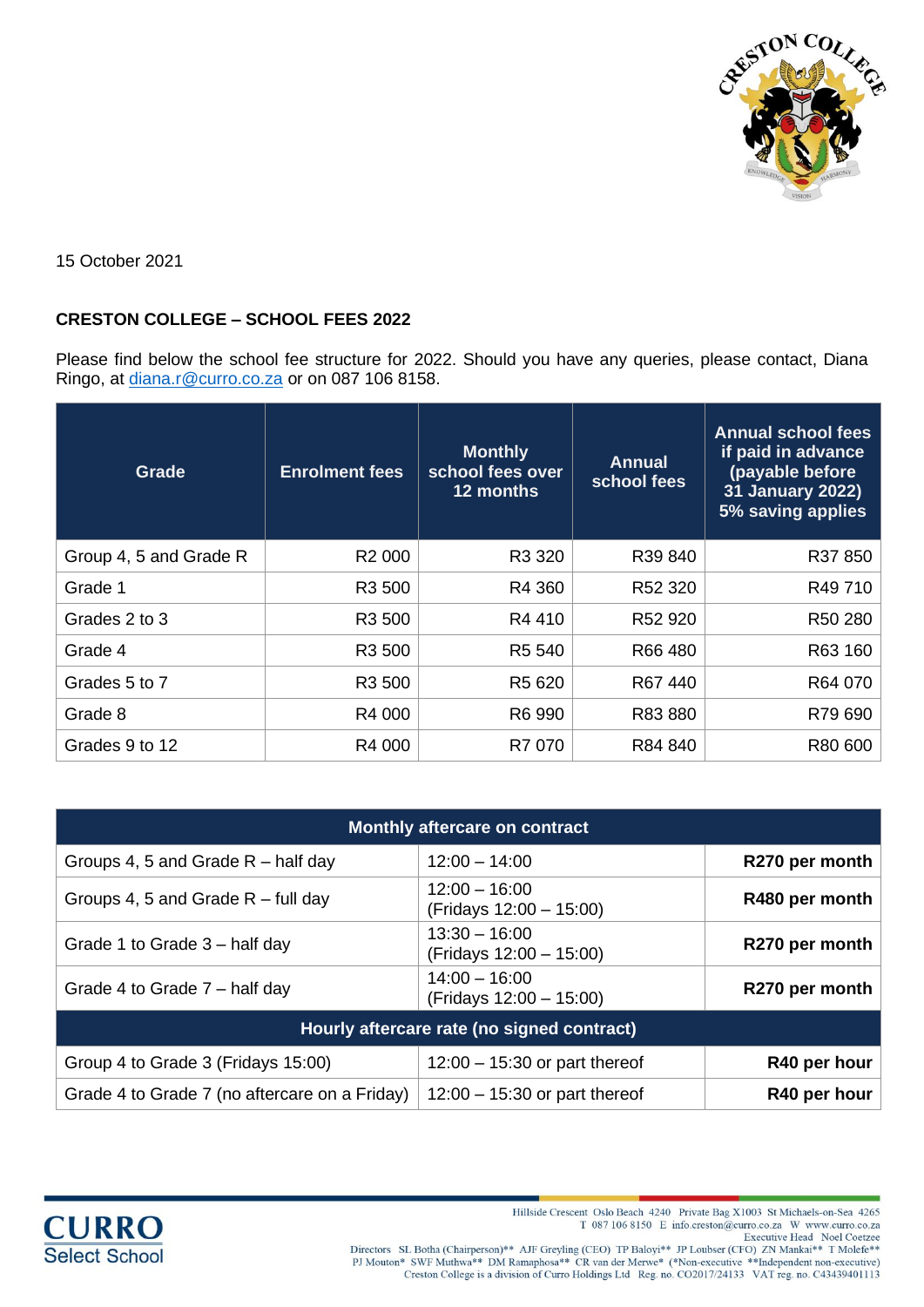# **CURRO**

| <b>Monthly bus fee</b> |                    |  |
|------------------------|--------------------|--|
| Hibberdene             | R <sub>1</sub> 390 |  |
| Scottburgh             | R <sub>1</sub> 700 |  |
| Southbroom             | R <sub>1</sub> 530 |  |
| Port Edward            | R1 930             |  |

| <b>Levies (charged in February)</b>                                                     |                  |  |
|-----------------------------------------------------------------------------------------|------------------|--|
| <b>Pre-primary school</b>                                                               |                  |  |
| Groups 4 and 5 - stationery                                                             | R750             |  |
| Grade $R$ – stationery                                                                  | R900             |  |
| Phase levy (termly activities, estimated amount)                                        | R390             |  |
| <b>Primary school</b>                                                                   |                  |  |
| Grade 1 levy (Conquesta, chair bag, Life Skills book, art levy, phonic word boxes)      | R1 060           |  |
| Grades 2 levy (workbooks, Conquesta)                                                    | R980             |  |
| Grades 3 levy (workbooks, Conquesta)                                                    | R790             |  |
| Grades 4 levy (book show, study skills, NumberSense, isiZulu book)                      | R1 010           |  |
| Grades 5 levy (book show, Conquesta, NumberSense, isiZulu book)                         | R540             |  |
| Grades 6 levy (book show, NumberSense, isiZulu book)                                    | R420             |  |
| Grades 7 Levy (Real Life 4 Kids, book show, study skills, NumberSense, isiZulu<br>book) | R1 200           |  |
| Grades 4 to 7 textbook rental                                                           | R380             |  |
| <b>High School</b>                                                                      |                  |  |
| Grades 8 to 12 levy (cultural, SAMF, TrueLife production)                               | R200             |  |
| Grades 8 - Technology workbook (estimated amount)                                       | R380             |  |
| Grades 10 to 11 Life Sciences workbook (estimated amount)                               | R400             |  |
| Grades 10 to 12 Consumer Studies levy                                                   | R950             |  |
| Grades 10 to 12 Visual Arts and Design levy                                             | R300             |  |
| Lockers (if required)                                                                   | R <sub>110</sub> |  |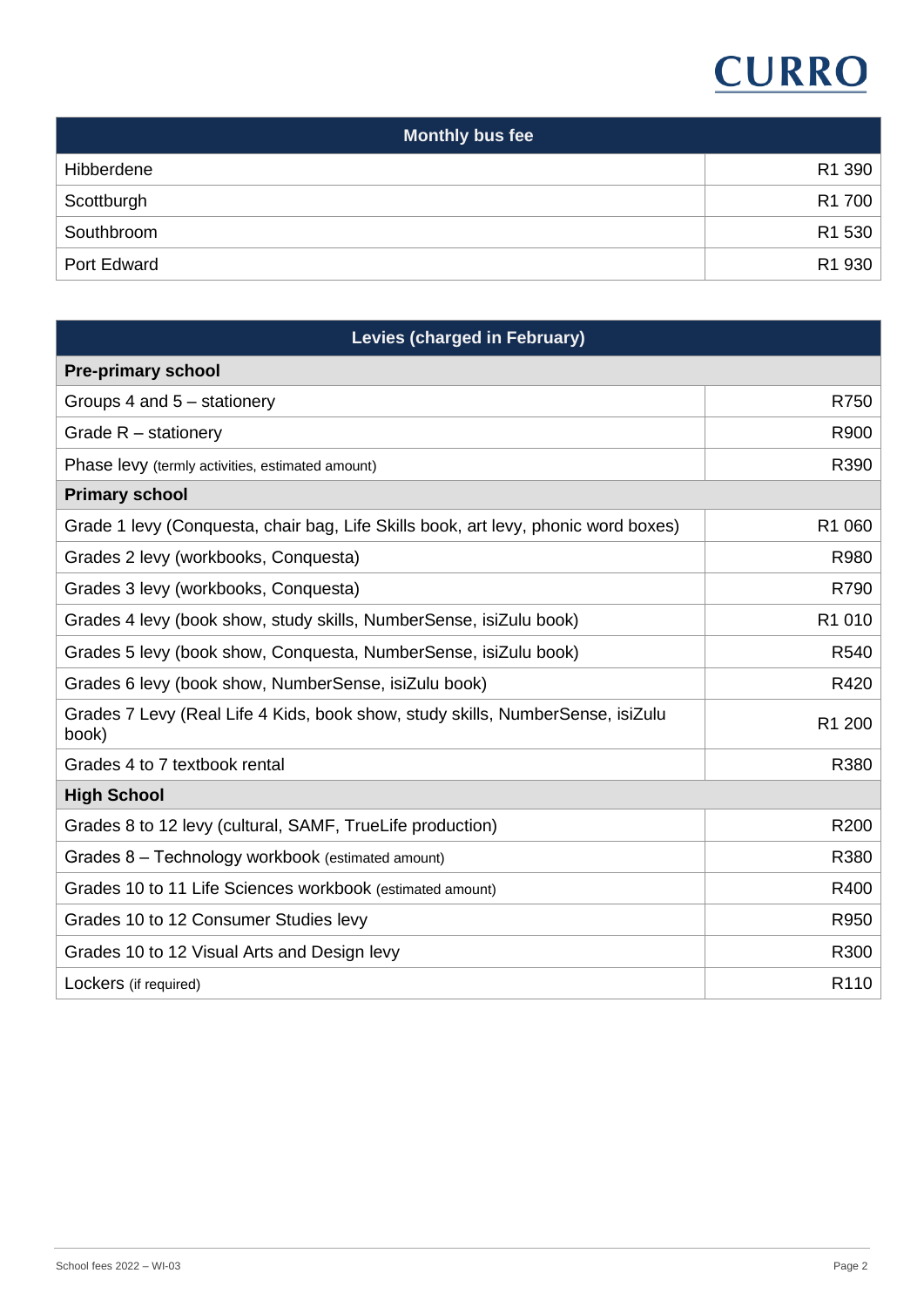# **CURRO**

| <b>IEB/IeBT/IBT FEES 2022</b>           |                |                                           |                           |
|-----------------------------------------|----------------|-------------------------------------------|---------------------------|
| <b>IEB Fee</b>                          | Grade          | <b>Monthly</b>                            | <b>Total</b>              |
| IEB exam fee                            | Grade 12       | R1 280<br>(February 2022 to July<br>2022) | R7 660<br>(over 6 months) |
| IEB 8th and 9th subject                 | Grade 12       | n/a                                       | R2 320 per subject        |
| <b>IEB AP Maths and English</b>         | Grade 12       | n/a                                       | R1 100 per subject        |
| IEB accommodation applications          | Grade 8 to 12  | n/a                                       | R <sub>1</sub> 330        |
| <b>IEB IBT test English/Mathematics</b> | Grades 3 and 6 | n/a                                       | R210 per subject          |
| <b>IEB IBT test English/Mathematics</b> | Grade 9        | n/a                                       | R210 per subject          |
| <b>IEB IBT test</b>                     | Grade 11       | n/a                                       | R210                      |
| IEB match test                          | Grade 7        | n/a                                       | R270                      |

| <b>OTHER FEES</b><br>payable over 12 months                                                                                                                                                        |                                           |                           |
|----------------------------------------------------------------------------------------------------------------------------------------------------------------------------------------------------|-------------------------------------------|---------------------------|
|                                                                                                                                                                                                    | <b>MONTHLY FEE</b><br>January to December | <b>TOTAL FOR THE YEAR</b> |
| Wider subject choice offering<br>Grades 8 to 12: Cost per subject<br>Costs are only applicable if taken as an<br>additional 8th, 9th or 10th subject<br>(See more information under general below) | R800                                      | R9 600                    |

## **Exclusions on billing**

Stationery requirements from primary phase to high school

Learners' textbooks

Excursions, day trips and incidentals (varies from grade to grade)

## **Payment options**

- 1. Annual payment in advance payable by the 31st of January qualifies for a reduced fee if payment is received by due date and **proof of payment** is sent to diana.r@curro.co.za.
- 2. Debit-order payments, which can be scheduled monthly in advance x 12 months on or about the 2nd, 16th or 26th of each month.

## **\*PLEASE USE YOUR FAMILY CODE AS PAYMENT REFERENCE FOR ALL PAYMENTS\***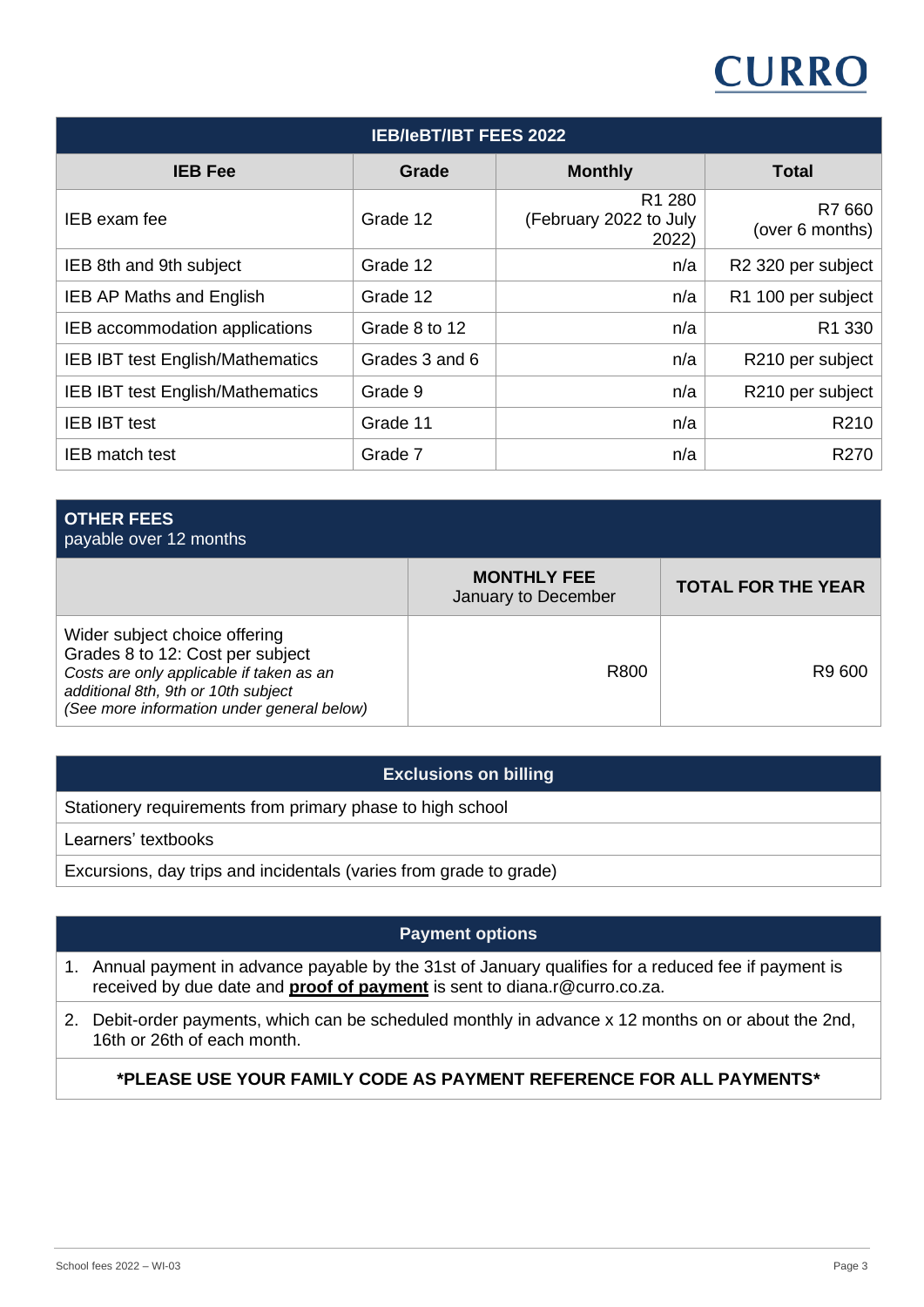## **CURRO**

| <b>Bank account details</b> |                                                                 |  |  |
|-----------------------------|-----------------------------------------------------------------|--|--|
| Account name:               | <b>Creston College</b>                                          |  |  |
| Bank:                       | <b>Standard Bank</b>                                            |  |  |
| Account number:             | 330 98 1161                                                     |  |  |
| Branch code:                | 057628                                                          |  |  |
| Ref. to use:                | Unique family code – as stipulated on your school fee statement |  |  |

**Your unique family code is displayed on the top right-hand side of your statement next to customer account, as well as the bottom left under banking details. NO CASH will be accepted at the school.**

#### **Debit-order completion**

If you are not yet paying by debit order, we request that you do so as soon as possible since this substantially reduces the administrative burden to identify deposits into our bank account and allocate to the correct learner accounts. We rely on predictable monthly cash flows to manage our affairs.

Please complete a debit-order form and deliver to the finance office before 3 December 2021. The form is available from the school and on the Curro website at www.curro.co.za.

Please note that should you elect to pay fees monthly, the monthly fee payable is divided into 12 equal monthly instalments, including January and December. Monthly payments are due in advance on or before the 2nd day of each calendar month. Any accounts overdue will be charged interest on the outstanding amount.

#### **General**

#### **Wider subject choice offering**

A wider subject choice offering is now available to all learners at Curro and Curro-managed schools across the country. The online classes are available during normal class times. An additional charge is applicable to learners who opt for an additional subject (8th, 9th or 10th subjects), as outlined below.

| <b>SUBJECT</b>                         | <b>GRADES</b>       | <b>MONTHLY FEE</b><br>(only for 8th, 9th,<br>10th subjects) |
|----------------------------------------|---------------------|-------------------------------------------------------------|
| Accounting                             | Grades 10 and 11    | R800                                                        |
| <b>AP English</b>                      | Grade 10            | R800                                                        |
| <b>AP Mathematics</b>                  | Grades 10 and 11    | R800                                                        |
| <b>Business Studies</b>                | Grade 10            | R800                                                        |
| <b>CAT</b>                             | Grades 10 to 12     | R800                                                        |
| <b>Design Studies</b>                  | Grades 10 to 12     | R800                                                        |
| Economics                              | Grade 10            | R800                                                        |
| <b>Engineering Graphics and Design</b> | Grade 10            | R800                                                        |
| <b>French Conversation</b>             | French Delf (A1/A2) | R800                                                        |